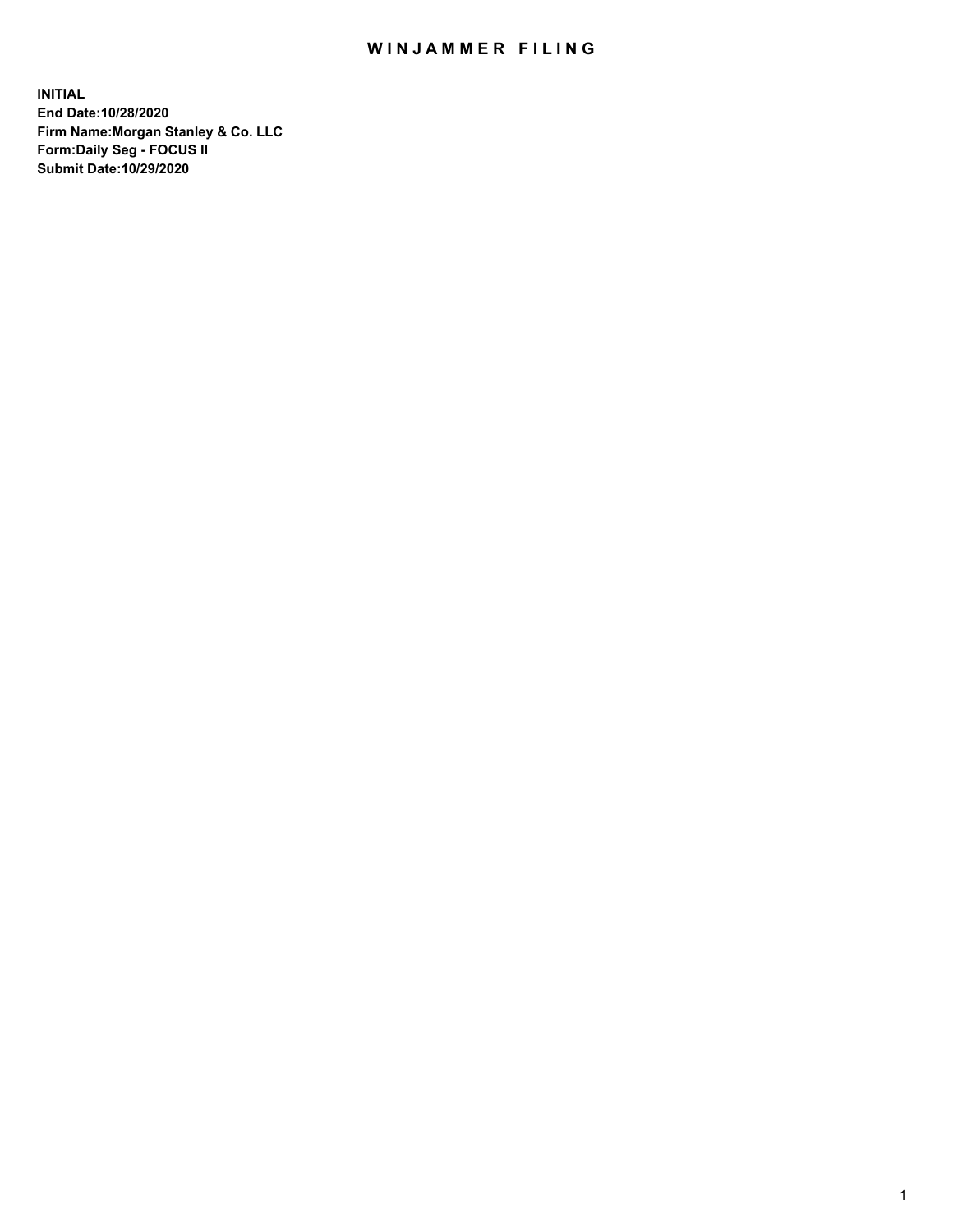**INITIAL End Date:10/28/2020 Firm Name:Morgan Stanley & Co. LLC Form:Daily Seg - FOCUS II Submit Date:10/29/2020 Daily Segregation - Cover Page**

| Name of Company                                                                   | Morgan Stanley & Co. LLC     |
|-----------------------------------------------------------------------------------|------------------------------|
| <b>Contact Name</b>                                                               | <b>Ikram Shah</b>            |
| <b>Contact Phone Number</b>                                                       | 212-276-0963                 |
| <b>Contact Email Address</b>                                                      | Ikram.shah@morganstanley.com |
| FCM's Customer Segregated Funds Residual Interest Target (choose one):            |                              |
| a. Minimum dollar amount: ; or                                                    | 235,000,000                  |
| b. Minimum percentage of customer segregated funds required:%; or                 | <u>0</u>                     |
| c. Dollar amount range between: and; or                                           | 0 <sub>0</sub>               |
| d. Percentage range of customer segregated funds required between: % and %.       | 0 <sub>0</sub>               |
| FCM's Customer Secured Amount Funds Residual Interest Target (choose one):        |                              |
| a. Minimum dollar amount: ; or                                                    | 140,000,000                  |
| b. Minimum percentage of customer secured funds required:%; or                    | <u>0</u>                     |
| c. Dollar amount range between: and; or                                           | 0 <sub>0</sub>               |
| d. Percentage range of customer secured funds required between:% and%.            | 0 <sub>0</sub>               |
| FCM's Cleared Swaps Customer Collateral Residual Interest Target (choose one):    |                              |
| a. Minimum dollar amount: ; or                                                    | 92,000,000                   |
| b. Minimum percentage of cleared swaps customer collateral required:% ; or        | <u>0</u>                     |
| c. Dollar amount range between: and; or                                           | <u>00</u>                    |
| d. Percentage range of cleared swaps customer collateral required between:% and%. | 00                           |

Attach supporting documents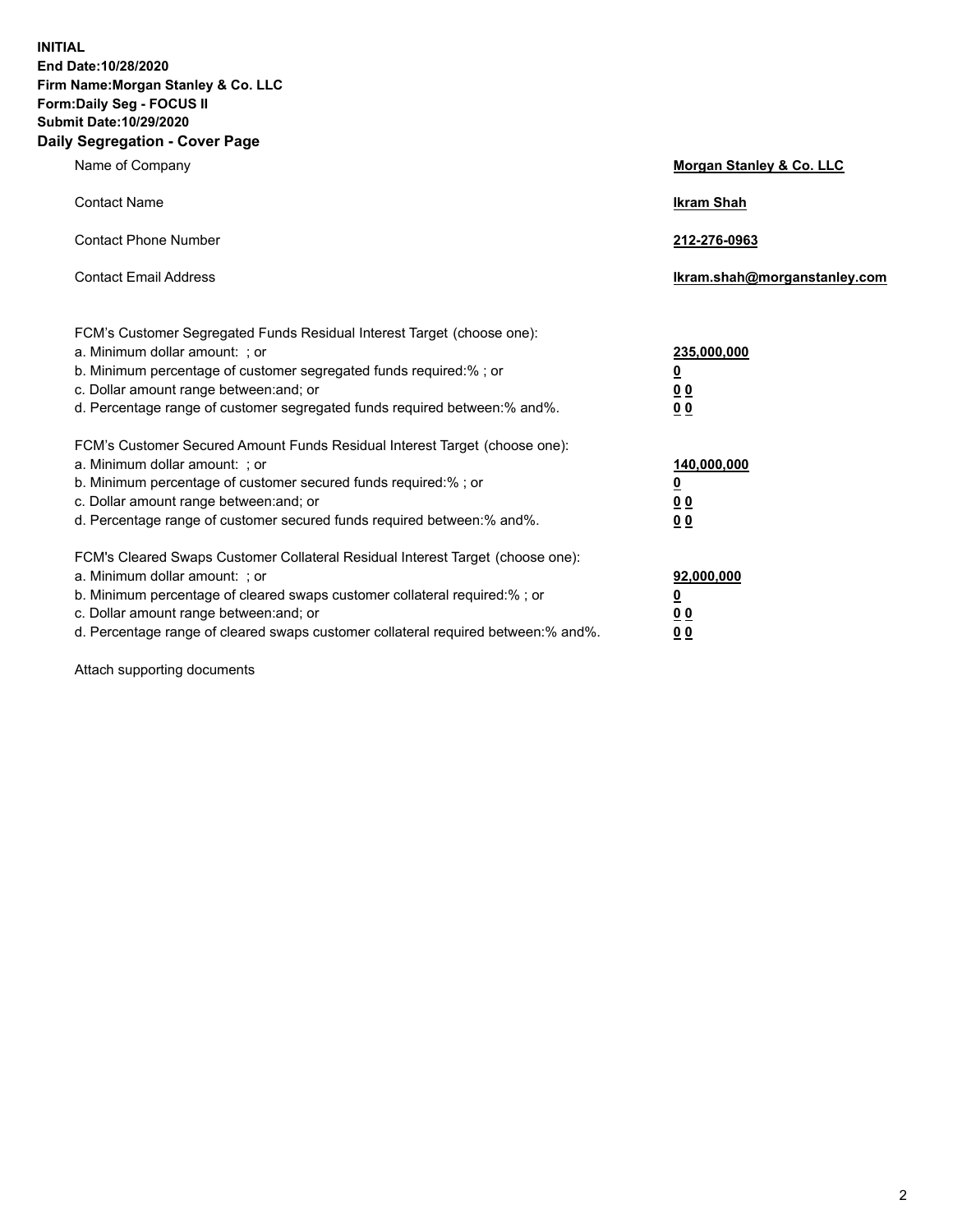## **INITIAL End Date:10/28/2020 Firm Name:Morgan Stanley & Co. LLC Form:Daily Seg - FOCUS II Submit Date:10/29/2020**

### **Daily Segregation - Secured Amounts**

Foreign Futures and Foreign Options Secured Amounts Amount required to be set aside pursuant to law, rule or regulation of a foreign government or a rule of a self-regulatory organization authorized thereunder

- 1. Net ledger balance Foreign Futures and Foreign Option Trading All Customers A. Cash **4,318,480,088** [7315]
	- B. Securities (at market) **2,675,701,853** [7317]
- 2. Net unrealized profit (loss) in open futures contracts traded on a foreign board of trade **113,257,942** [7325]
- 3. Exchange traded options
	- a. Market value of open option contracts purchased on a foreign board of trade **10,762,684** [7335]
	- b. Market value of open contracts granted (sold) on a foreign board of trade **-19,038,172** [7337]
- 4. Net equity (deficit) (add lines 1. 2. and 3.) **7,099,164,395** [7345]
- 5. Account liquidating to a deficit and account with a debit balances gross amount **234,148,034** [7351] Less: amount offset by customer owned securities **-226,586,385** [7352] **7,561,649**
- 6. Amount required to be set aside as the secured amount Net Liquidating Equity Method (add lines 4 and 5)
- 7. Greater of amount required to be set aside pursuant to foreign jurisdiction (above) or line 6.

#### FUNDS DEPOSITED IN SEPARATE REGULATION 30.7 ACCOUNTS

- 1. Cash in banks
	- A. Banks located in the United States **306,304,524** [7500]
	- B. Other banks qualified under Regulation 30.7 **894,386,972** [7520] **1,200,691,496**
- 2. Securities
	- A. In safekeeping with banks located in the United States **421,556,664** [7540]
	- B. In safekeeping with other banks qualified under Regulation 30.7 **28,603,032** [7560] **450,159,696**
- 3. Equities with registered futures commission merchants
	-
	- B. Securities **0** [7590]
	- C. Unrealized gain (loss) on open futures contracts **185,787** [7600]
	- D. Value of long option contracts **0** [7610]
	- E. Value of short option contracts **0** [7615] **25,429,927** [7620]
- 4. Amounts held by clearing organizations of foreign boards of trade
	-
	- B. Securities **0** [7650]
	- C. Amount due to (from) clearing organization daily variation **0** [7660]
	- D. Value of long option contracts **0** [7670]
	- E. Value of short option contracts **0** [7675] **0** [7680]
- 5. Amounts held by members of foreign boards of trade
	-
	-
	- C. Unrealized gain (loss) on open futures contracts **113,072,155** [7720]
	- D. Value of long option contracts **10,762,684** [7730]
	-
- 6. Amounts with other depositories designated by a foreign board of trade **0** [7760]
- 7. Segregated funds on hand **0** [7765]
- 8. Total funds in separate section 30.7 accounts **7,319,017,943** [7770]
- 9. Excess (deficiency) Set Aside for Secured Amount (subtract line 7 Secured Statement Page 1 from Line 8)
- 10. Management Target Amount for Excess funds in separate section 30.7 accounts **140,000,000** [7780]
- 11. Excess (deficiency) funds in separate 30.7 accounts over (under) Management Target **72,291,899** [7785]

### **0** [7305]

[7354] **7,106,726,044** [7355]

**7,106,726,044** [7360]

[7530]

[7570]

A. Cash **25,244,140** [7580]

A. Cash **0** [7640]

 A. Cash **3,312,398,000** [7700] B. Securities **2,225,542,157** [7710] E. Value of short option contracts **-19,038,172** [7735] **5,642,736,824** [7740] **212,291,899** [7380]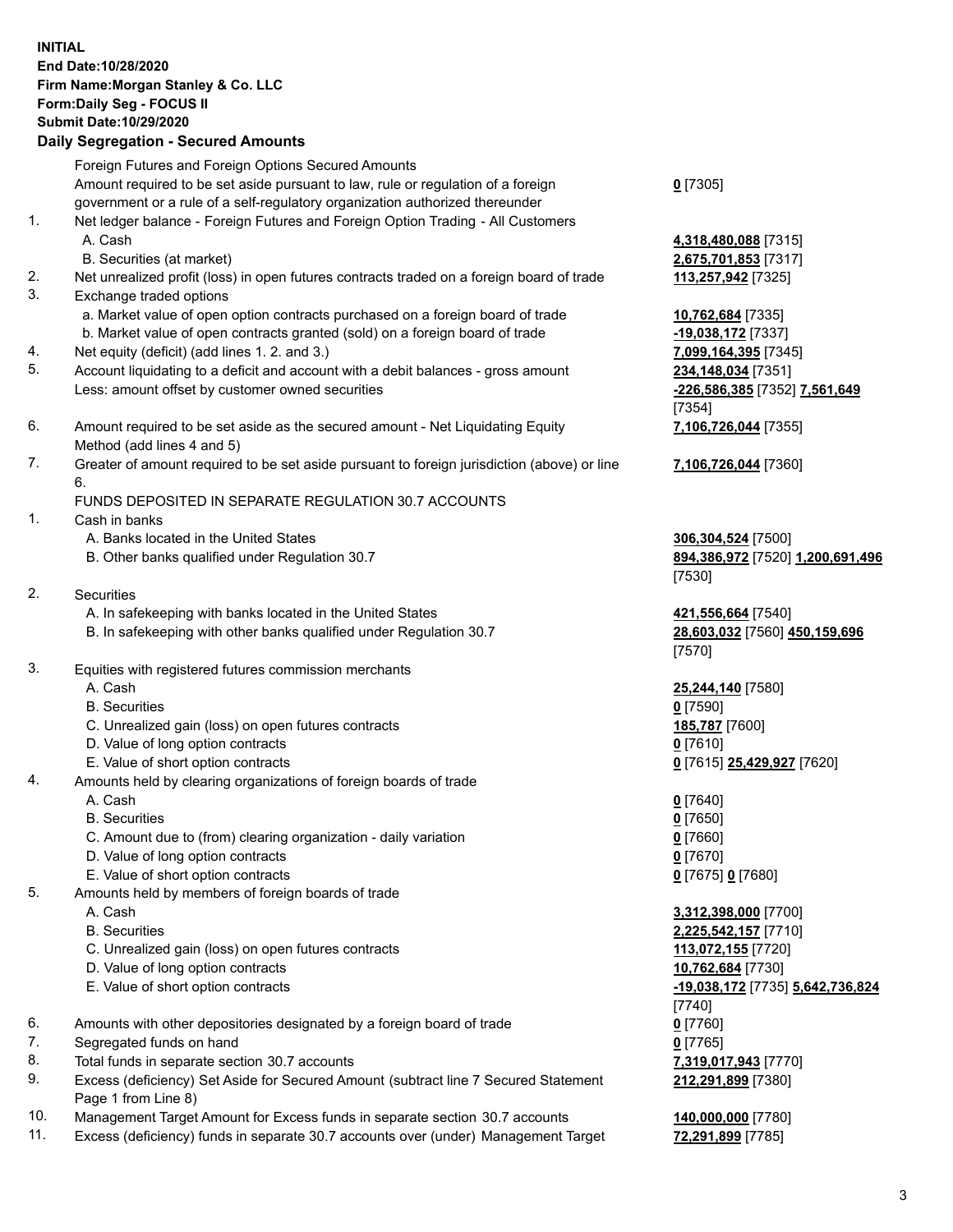**INITIAL End Date:10/28/2020 Firm Name:Morgan Stanley & Co. LLC Form:Daily Seg - FOCUS II Submit Date:10/29/2020 Daily Segregation - Segregation Statement** SEGREGATION REQUIREMENTS(Section 4d(2) of the CEAct) 1. Net ledger balance A. Cash **16,824,088,023** [7010] B. Securities (at market) **8,525,031,628** [7020] 2. Net unrealized profit (loss) in open futures contracts traded on a contract market **-1,579,665,821** [7030] 3. Exchange traded options A. Add market value of open option contracts purchased on a contract market **658,594,953** [7032] B. Deduct market value of open option contracts granted (sold) on a contract market **-496,981,953** [7033] 4. Net equity (deficit) (add lines 1, 2 and 3) **23,931,066,830** [7040] 5. Accounts liquidating to a deficit and accounts with debit balances - gross amount **1,063,016,952** [7045] Less: amount offset by customer securities **-1,061,435,751** [7047] **1,581,201** [7050] 6. Amount required to be segregated (add lines 4 and 5) **23,932,648,031** [7060] FUNDS IN SEGREGATED ACCOUNTS 7. Deposited in segregated funds bank accounts A. Cash **3,058,119,508** [7070] B. Securities representing investments of customers' funds (at market) **0** [7080] C. Securities held for particular customers or option customers in lieu of cash (at market) **816,606,906** [7090] 8. Margins on deposit with derivatives clearing organizations of contract markets A. Cash **12,989,857,204** [7100] B. Securities representing investments of customers' funds (at market) **0** [7110] C. Securities held for particular customers or option customers in lieu of cash (at market) **7,708,424,722** [7120] 9. Net settlement from (to) derivatives clearing organizations of contract markets **-421,525,548** [7130] 10. Exchange traded options A. Value of open long option contracts **658,594,953** [7132] B. Value of open short option contracts **-496,981,953** [7133] 11. Net equities with other FCMs A. Net liquidating equity **7,751,171** [7140] B. Securities representing investments of customers' funds (at market) **0** [7160] C. Securities held for particular customers or option customers in lieu of cash (at market) **0** [7170] 12. Segregated funds on hand **0** [7150] 13. Total amount in segregation (add lines 7 through 12) **24,320,846,963** [7180] 14. Excess (deficiency) funds in segregation (subtract line 6 from line 13) **388,198,932** [7190] 15. Management Target Amount for Excess funds in segregation **235,000,000** [7194]

16. Excess (deficiency) funds in segregation over (under) Management Target Amount

**153,198,932** [7198]